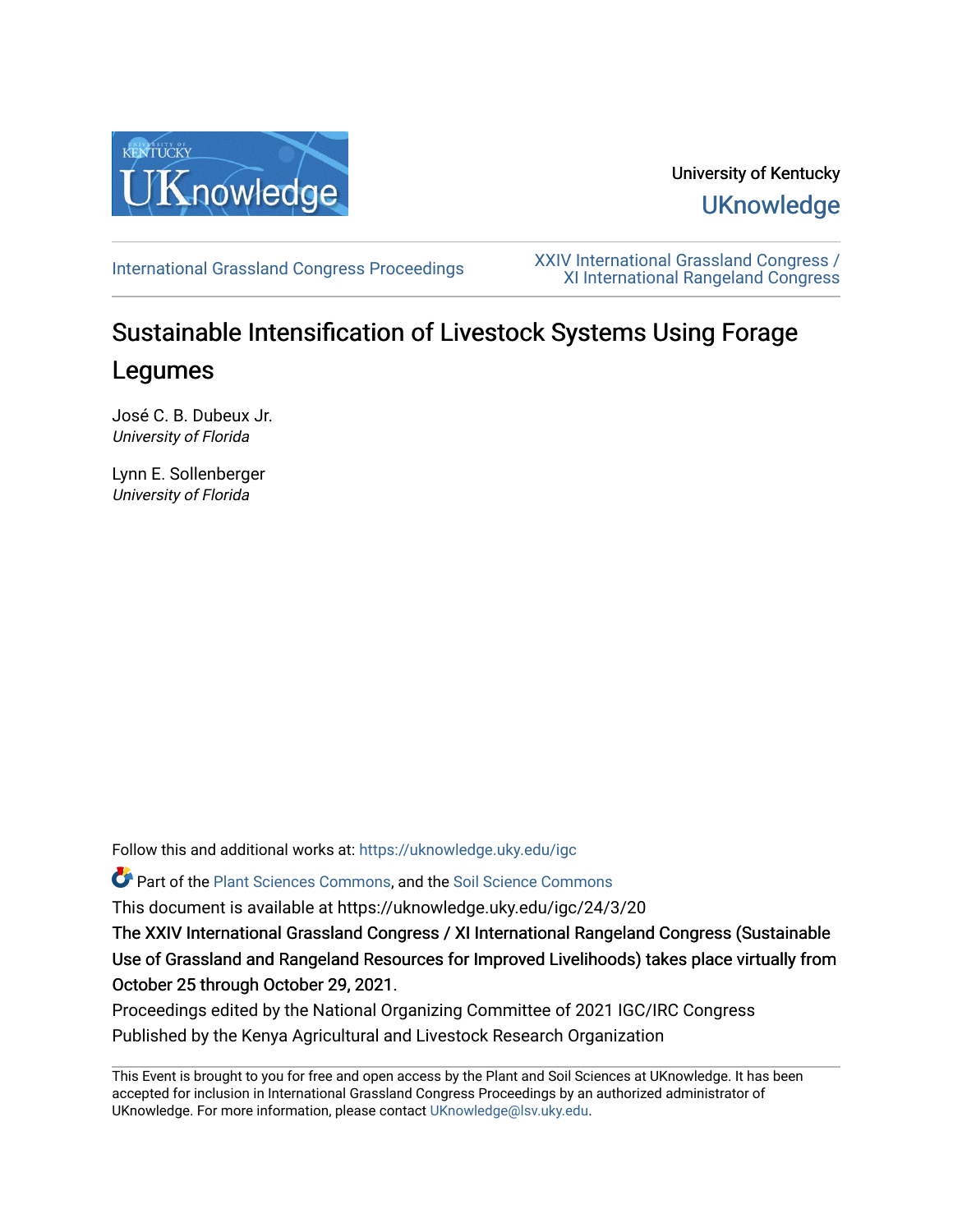# Sustainable Intensification of Livestock Systems Using Forage Legumes

Dubeux, J.C.B., Jr.\* and Sollenberger, L.E. †

\*Associate Professor, University of Florida – North Florida Research and education Center, 3925 Highway 71, Marianna, FL, 32446.

†Distinguished Professor, University of Florida, Agronomy Department, Gainesville, FL, USA, 32611.

**Key words**: biological N<sub>2</sub> fixation; ecosystem services; sustainability

### **Abstract**

Global human population is increasing and expected to reach 9.7 billion people by 2050. Sustainable intensification (SI) of agricultural systems is key to increase food production while minimizing impact on global natural resources. Forage legumes provide a myriad of ecosystem services (ES) and represent an important tool for promoting SI in livestock systems. Forage legumes associate with soil microorganisms to reduce atmospheric  $N_2$ . This N input represents a valuable contribution to increase net primary productivity with reduced C footprint. In addition, forage nutritive value generally increases, resulting in greater animal performance. When forage legumes are integrated into livestock systems, they complement the essential role of grasses by adding N to the system, improving forage quality, sharing resources with the companion grass, and enhancing soil organic matter. Soil C:N ratio is typically in a narrow range; therefore, input of N is essential to increase C sequestration and maintain the soil C:N ratio. Additional ES provided by forage legumes include enhanced efficiency of nutrient cycling, improved pollinator habitat, medicine/food for humans, timber, wildlife habitat, and shade for livestock (tree legumes). There are options of herbaceous and arboreal legumes, as well as annuals and perennials. In temperate regions, herbaceous legumes are used widely (e.g., *Medicago* sp, *Trifolium* sp.) while arboreal legumes are often found in tropical regions. There are a few options of herbaceous perennial warm-climate legumes, and some of them are still underexploited (e.g. *Arachis pintoi*, *Arachis glabrata*). Documented examples of forage legumes increasing livestock productivity are available in different regions of the world, and recent progress has been made in developing and managing forage legume germplasm adapted to biotic and abiotic stresses in tropical America, Africa, Southeast Asia, and Australia. Learning past lessons and applying the knowledge to shape the future is essential to achieve SI of livestock systems.

#### **Introduction**

Global human population is rapidly increasing, and the projection is to reach 9.5 billion people by 2050 (United Nations, 2013). Therefore, it is essential to increase food production to supply the increasing food demand. In addition to the challenge to increase food production, there is evidence that recent economic advances have been made at the cost of global natural resources, with increasing threat to biodiversity and quality of life (Whitmee et al., 2015). Agricultural land is a limited resource, and the challenge is to produce more food per unit of land and resource input, while diminishing the threat for global natural ecosystems. Animal-food sources play a key role in the nutrition of future generations. Meat and milk from livestock are important food sources during early-stage development of humans, having a crucial role in the cognitive skills of children (Hulett et al., 2014). Developing sustainable livestock systems to supply nutrient-dense foods to sustain human development over the next decades is a critical step.

Sustainable intensification (SI) of livestock systems requires greater output of animal products per unit of resource input while reducing negative environmental impacts (Tedeschi et al. 2015; Dubeux et al. 2017a). Forage legumes are key to achieve SI in livestock systems because they can reduce N inputs from industrial fertilizer, increase animal performance, and enhance delivery of other ecosystem services (Sollenberger et al., 2019). There are numerous ways to integrate forage legumes into livestock systems in both space and time. Forage legume options include annual or perennial, herbaceous or arboreal, and adaptation to either cool or warm seasons. Climate and soil attributes at a regional scale and at the planting site will dictate the optimal choices. Other factors affecting choice of forage legume include seed availability, management expertise, and socioeconomic aspects of local production systems.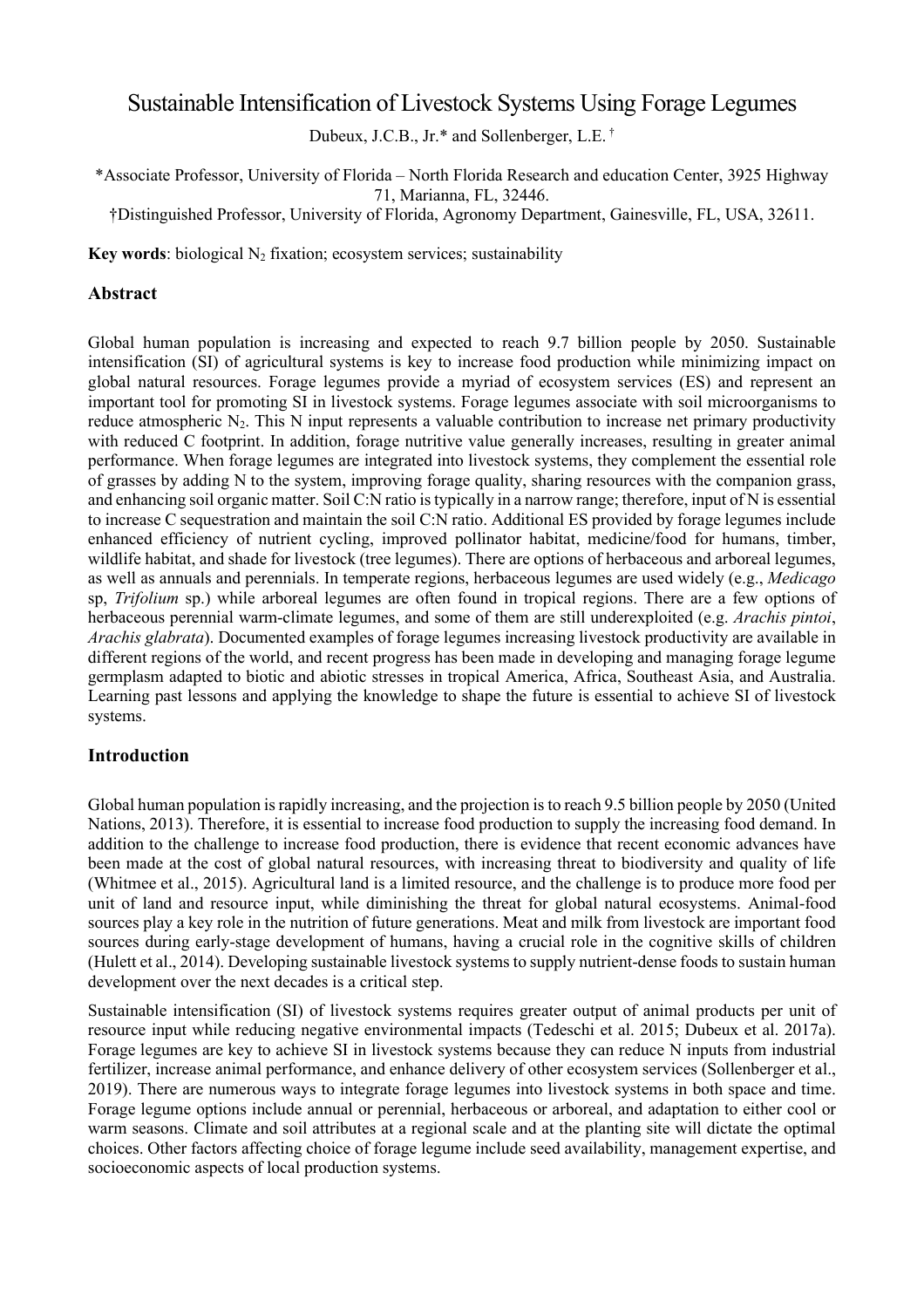In subtropical areas with defined warm and cool seasons, it is possible to overseed perennial warm-season pastures with cool-season forages, including forage legumes (e.g., *Trifolium* sp.). If a perennial warm-season legume is present (e.g., *Arachis glabrata* Benth.), the system would have N inputs both in the warm and cool seasons (Garcia-Jimenez, 2019). In many tropical regions, there is one defined forage growing season and the major limitation in the reminder of the year is reduced rainfall. In this case, herbaceous annual legumes would contribute mostly during the rainfall season, although some potential benefits might carry over to the dry season (Boddey et al., 2020). In the tropics, there are multiple options of arboreal legumes with potential for use in silvopasture systems (Apolinário et al., 2016; Costa et al., 2016; Santos et al., 2020). Because of the perennial nature of these arboreal legumes, they might contribute both in the rainy and dry seasons.

This review paper will address how forage legumes are key components for SI of livestock systems. We will explore how forage legumes can assist by producing more output per unit of resource input (provisional ecosystem services) while maintaining the delivery of other ecosystem services (ES) that are beneficial to the environment.

### **Provisional ecosystem services**

Livestock performance is one of the major reasons producers around the world integrate forage legumes into grazing systems. There are numerous reports indicating greater livestock performance when forage legumes are present in the cattle diet, especially during the warm season in tropical regions (Garay et al., 2004; Gomes da Silva et al., 2020 *in press*). Greater livestock performance occurs because often forage legumes have greater digestibility and crude protein concentration than C<sub>4</sub> grasses (Garcia-Jimenez, 2019), resulting in greater intake of digestible organic matter. Besides livestock performance, forage legumes might provide other marketable products, such as firewood, timber, fruits, and pods (Apolinário et al., 2016; Dubeux et al., 2017b). These products are obtained with lesser off-farm inputs and, in most of the cases, are economically viable, which are two important premises of SI.

### **Supporting ecosystem services**

Forage legumes are also intertwined in multiple aspects of supporting ES. Nutrient cycling and biological  $N_2$ fixation (BNF) are perhaps two of the most important supporting ES delivered by forage legumes. Grassland systems are typically N-depleted environments, and this depletion tends to increase with grazing livestock. Piñeiro et al. (2010) observed greater soil organic matter C:N ratio at grazed sites compared with ungrazed sites for 67 paired comparisons. They concluded that C sequestration and grassland productivity can be simultaneously increased by increasing N retention at the landscape level. This highlights the fact that integrating forage legumes might enhance soil organic matter (SOM) formation and C sequestration. In fact, there are numerous examples of enhanced soil C sequestration and SOM formation when integrating forage legumes (Fisher et al., 1994, Tarré et al., 2001, Liu et al., 2017). Another aspect that might contribute to greater SOM formation when integrating forage legumes is the increase in net primary productivity. Greater plant species richness often is linked to greater primary productivity, especially when it comes along with diversification of functional groups (Tilman et al., 2006). This is precisely the case when integrating legumes into grass monocultures. Enhancing SOM formation and C sequestration, BNF, and net primary productivity are key ingredients for the SI of livestock systems and forage legumes are an important component of these processes.

#### **Regulating ecosystem services**

Regulating ES include climate and water regulation, soil erosion regulation, water purification, pollination, and regulation of pests and diseases (Millenium Ecosystem Assessment, 2005). Forage legumes can directly or indirectly affect these ES. For example, legume-soil microorganism nexus might reduce atmospheric  $N_2$ and minimize the need for N fertilizer application. This is important not only to reduce C emissions from the fertilizer industry and transportation sectors, but also to minimize nitrate leaching to the environment (Sollenberger et al., 2019). There are different ways legumes can reduce nitrate leaching. The first mechanism might be simply by helping to reduce application of readily available soluble N via fertilizer that might leach beyond the root zone and reach the groundwater. Although forage legumes reduce atmospheric  $N_2$  and add N to the system, the N is recycled in slow-release forms such as litter deposition or root/nodules turnover (Dubeux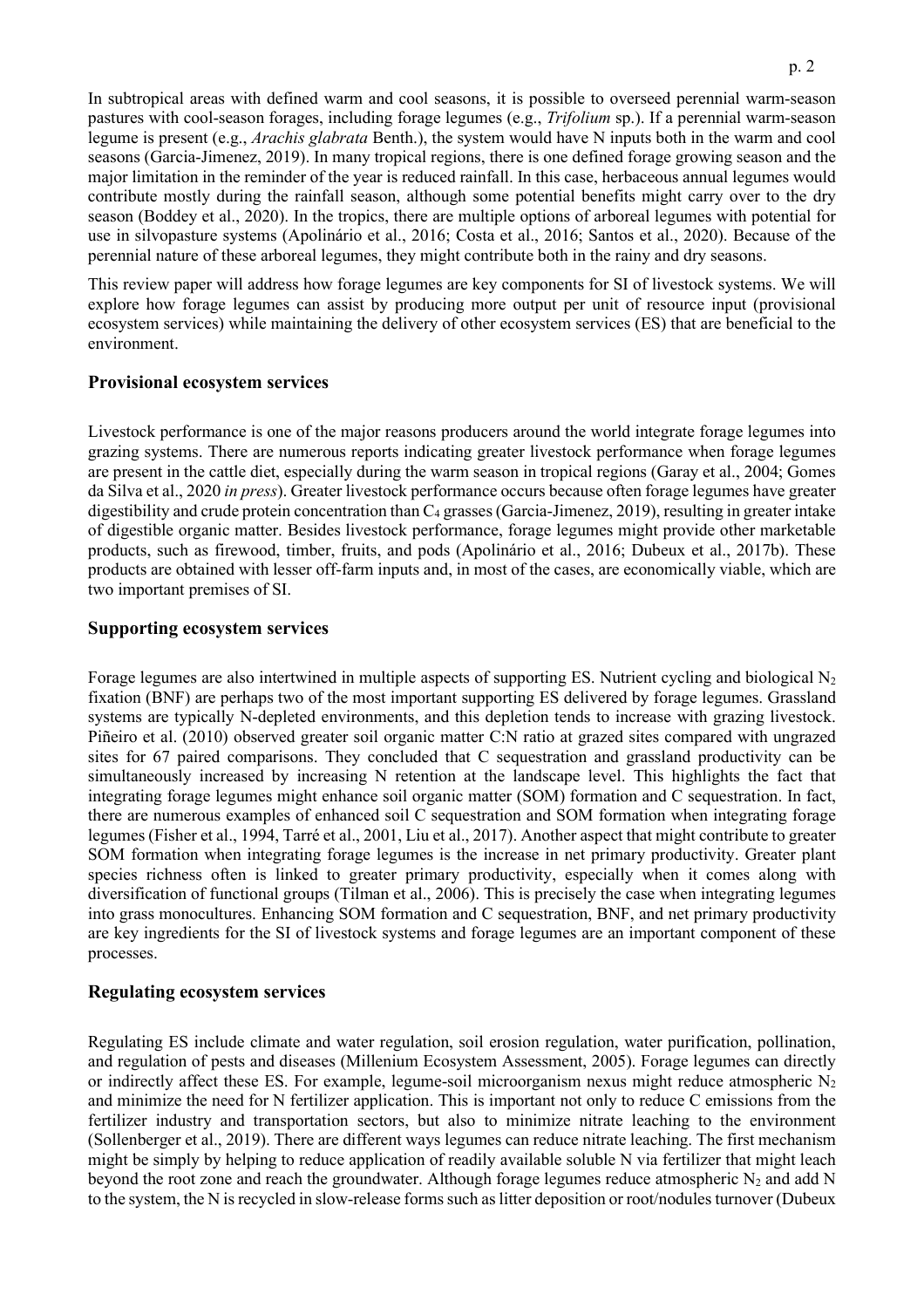et al., 2007). Nitrogen from livestock excreta often is lost via ammonia volatilization and denitrification, reducing the N pool that goes to the root zone. Another mechanism might occur with arboreal legumes, where a deeper root system might recycle back to the soil surface nitrate that has passed beyond the surface horizon (0-20 cm) where most of the grass roots are (Chintu et al., 2004). Forage legumes might also enhance pollinator habitat (Garcia et al., 2019; Sollenberger et al., 2019) by providing more floral resources both in space and time. Forage legumes could also reduce soil erosion when used as cover crops or even used as windbreaks to reduce wind erosion, in the case of arboreal legumes (Garcia-Estringana et al., 2013; Wood et al., 2013). These examples of how legumes can provide essential regulating ES while intensifying livestock production illustrate well the key role of forage legumes in the SI of livestock systems.

## **Adoption of forage legumes**

All these benefits highlighted for forage legumes will have a significant positive impact only if there is a greater adoption of these forages in livestock systems. Temperate legumes have been widely used in livestock systems, with *Trifolium* and *Medicago* sp. being perhaps the most adopted genera. In tropical and subtropical regions, however, adoption still needs to increase. Successful examples of adoption have occurred in different parts of the world, with greater adoption in Southeast Asia, Africa, and Australia (Shelton et al., 2005), with emerging options in Latin America (Boddey et al., 2020). Reasons for adoption include availability of seed supply at an affordable price, pioneer farmers, and most importantly, understanding from land managers about the advantages associated with adopting forage legumes.

#### **Concluding remarks**

Global population is rapidly increasing, and food supply must increase to follow demand. Animal food sources are key to ensure quality early-childhood development and sustain human progress. Intensive use of agricultural inputs and economic growth have been threatening global natural resources and ecosystems. In this scenario, forage legumes are key to develop sustainable livestock systems, increasing livestock production with reduced use of resources. Besides increasing livestock production with limited off-farm inputs, forage legumes deliver other ecosystem services that are beneficial for the entire society. These include enhanced pollinator habitat, biological N2 fixation and nutrient cycling, soil organic matter formation, and increase in net primary productivity. The future of forage legumes in the process of sustainable intensification depends on larger adoption worldwide. Demonstrated on-farm success and supportive governmental policies must be put in place to increase the adoption of forage legumes in livestock systems.

#### **References**

- Apolinário, V.X.O., Dubeux, J.C.B., Jr., Lira, M.A., Ferreira, R.L.C., Mello, A.C.L., Santos, M.V.F., Sampaio, E.V.S.B., and Muir, J.P. 2016. Tree legumes provide marketable wood and add nitrogen in warm-climate silvopasture systems. Agronomy Journal 107:1915-1921.
- Boddey, R.M., Casagrande, D.R., Homem, B.G.C., Alves, B.J.R.. 2020. Forage legumes in grass pastures in tropical Brazil and likely impacts on greenhouse gas emissions: A review. Grass and Forage Science 2020;00:1-15.
- Chintu, R., Mafongoya, P.L., Chirwa, T.S., Mwale, M., and Matibini, J. 2004. Subsoil nitrogen dynamics as affected by planted coppicing tree legume fallows in Eastern Zambia. Expl. Agric. 40:327-340.
- Costa, S.B.M., Mello, A.C.L., Dubeux, J.C.B., Jr., Santos, M.V.F., Lira, M.A., Oliveira, J.T.C., and Apolinário, V.X.O. 2016. Livestock performance in warm-climate silvopastures using tree legumes. Agronomy Journal 108:2026-2035.
- Dubeux, J.C.B., Jr., Sollenberger, L.E., Mathews, B.W., Scholberg, J.M., and Santos, H.Q. 2007. Nutrient cycling in warm-climate grasslands. Crop Sci. 47:915–928. doi:10.2135/cropsci2006.09.0581
- Dubeux, J.C.B., Jr., Sollenberger, L.E., Muir, J.P., Tedeschi, L.O., Santos, M.V.F., Cunha, M.V., Mello, A.C.L., and DiLorenzo, N. 2017a. Sustainable intensification of livestock production on pastures. Archivos Latinoamericanos de Producción Animal 24(3-4):2017.
- Dubeux, J.C.B., Jr., Muir, J.P., Apolinário, V.X.O., Nair, P.K.R., Lira, M.A., and Sollenberger, L.E. 2017b. Tree legumes: an underexploited resource in warm-climate silvopastures. R. Bras. Zootec. 46(8):689-703.
- Millennium Ecosystem Assessment. 2005. Ecosystems and Human Well-being: Synthesis. Island Press, Washington, DC. Fisher, M.J., Rao, I.M., Ayarza, M.A., Lascano, C.E., Sanz, J.I., Thomas, R.J., and Vera, R.R. 1994. Carbon storage by
- introduced deep-rooted grasses in South American savannas. Nature 371:236–238. doi:10.1038/371236a0 Garay, A.H., Sollenberger, L.E., Staples, C.R., and Pedreira, C.G.S. 2004. 'Florigraze' and 'Arbrook' rhizoma peanut as
- pasture for growing Holstein heifers. Crop Sci. 44:1355-1360.
- Garcia-Estringana, P., Alonso-Blázquez, N., Marques, M.J., Bienes, R., González-Andrés, F., and Alegre, J. 2013. Use of Mediterranean legume shrubs to control soil erosion and runoff in Central Spain. A large-plot assessment under natural rainfall conducted during the stages of shrub establishment and subsequent colonization. Catena 102:3-12.